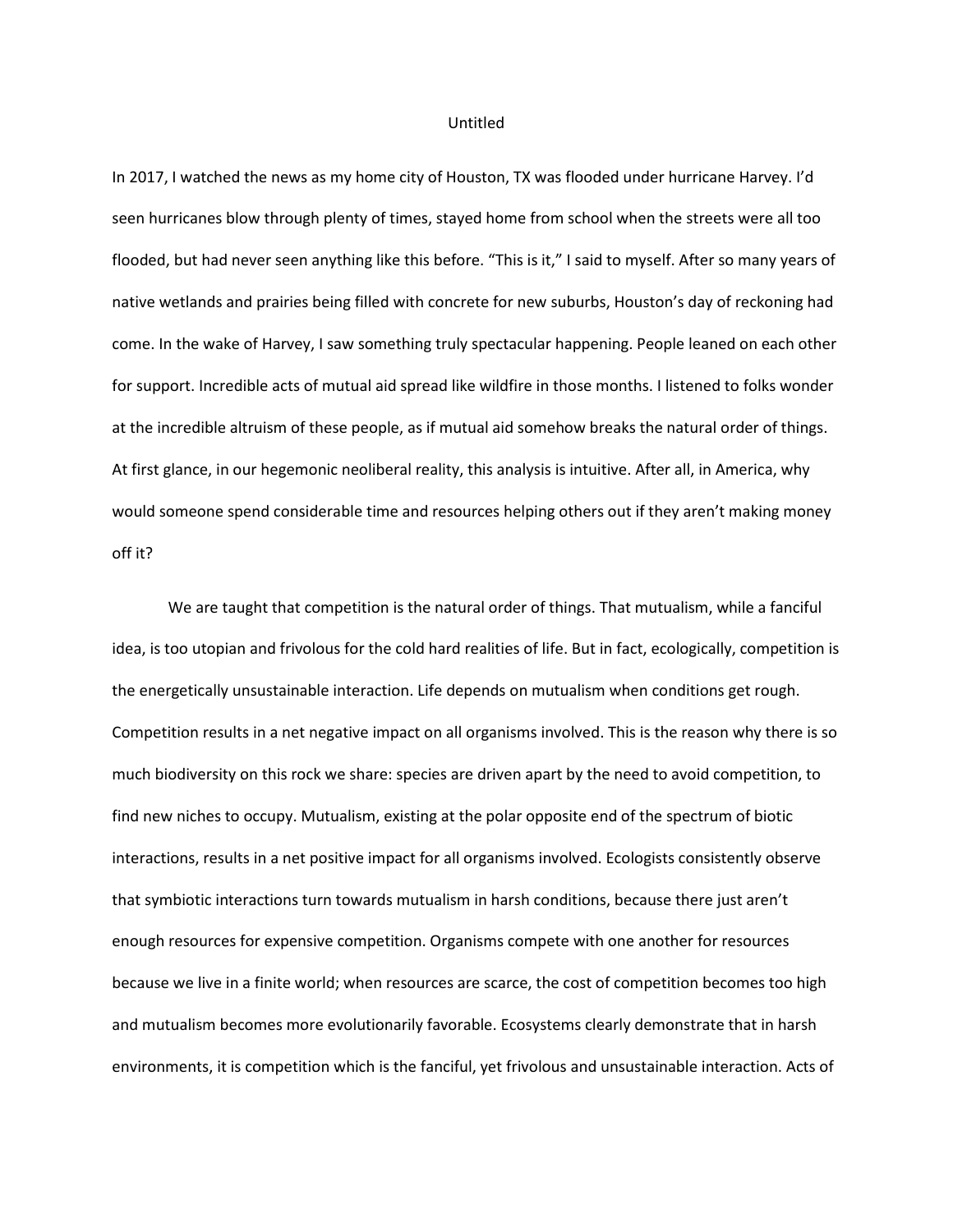mutual aid in times of struggle are not at all out of the natural order of things; they are the natural order of things.

### Knowing Fungi

Fungi look and feel alien. Have you ever looked at a lichen under a microscope? Or tasted a nutty morel? Dug up a truffle? If you see a mushroom fruiting in the forest, come back tomorrow, or in a few days. It's gone! Maybe it's a delicious edible that someone snatched up, or maybe it just melted back into the earth. The ephemeral fruiting bodies we can see are only the "apple off the tree." The adult mushroom lives beneath the surface, hiding their true form out of sight.

Fungi frequently live inside their food. Their intimate lifestyle with their food is the primary reason that they have evolved such a wild diversity of symbiotic relationships. Fungi possess many adaptations which make evolution a much more rapid process than in the case of most animals. As some lineages of living things began escaping their former marine and aquatic environments to create new ecosystems on terrestrial environments, symbiotic fungi proved essential. Through division of work, fungi opened up many possibilities that could not have existed otherwise.

## Knowing Lichens

"Symbiosis" is a word coined by mycologist Heinrich Anton de Berry. The word is a contraction of the Latin sym-, meaning same, and -bios, meaning life. Symbiosis is frequently misunderstood to be synonymous with mutualism, but from an ecologist's perspective, symbiosis is simply the close association of two or more organisms. In this sense, symbioses are incredibly diverse, including habits like mutualism and parasitism. A lichen, put simply, the symbiotic relationship between fungi and algae\*. The fungal symbiont, or mycobiont, builds the architecture of the lichen body, an abode for the algal symbiont, or photobiont, to photosynthesize in. The photobiont 'pays rent' by turning sunlight and nutrients into sweet, sweet sugars for the mycobiont to feed on. Shwendener, who first described and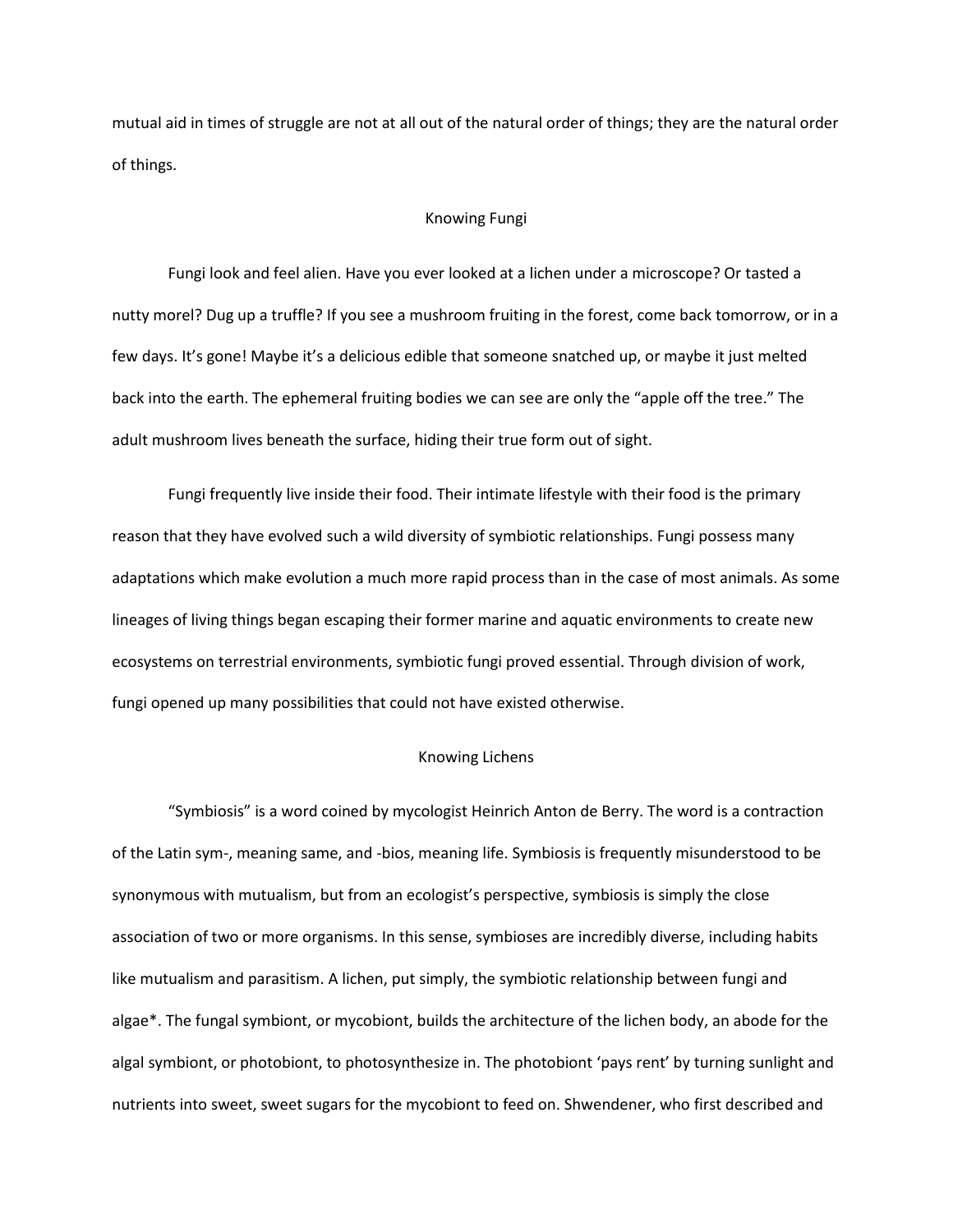published this symbiotic relationship, described a parasitism whereby the mycobiont acted as jailkeeper for their imprisoned algae (Shwendener's mentor, Carl Linnaeus thought that lichens were 'lowly' plants). For most of the 20th century, the nature of the lichen relationship was described as an entirely mutualistic relationship, where life begets life. Debate rages on, but the consensus lies somewhere in between (or perhaps outside of) this dichotomy.

Algae that live inside a lichen thallus are not genetically distinct from the same algae species that live in ponds or on your windowsill. In fact, they are often much more abundant in these places than in a lichen. Life inside a lichen thallus is tightly regulated. The mycobiont goes to great lengths to provide the photobionts with plenty of water and nutrients for photosynthesis. When things dry out, the mycobiont shields the photobiont from the worst of the dessication, and pumps them full of water as soon as rain or mist hydrates the lichen. Using an arsenal of organically produced chemicals and hormones, the mycobiont also regulates the physiology and reproductive cycle of the photobiont.

Unlike the algae, the mycobiont requires its photosynthetic partner in order to live. Their relationship is imbalanced, with the photobiont perfectly capable of photosynthesizing without the mycobiont. This symbiosis is beginning to sound like an abusive relationship, but don't be too quick to apply human morality onto these beings. After all, lichens are some of the most abundant and diverse living things on the planet, and the lichenized state enables the algae to reach heights and places they never could without help from their dutiful mycobionts. The fact is that lichens do not prescribe themselves to human paradigms of understanding. They defy simple description, and while it can be helpful to describe them with analogies and oversimplification, it is important to keep the limitations of these ways of thinking in mind.

We can learn from the lichens' resistance to our attempts to classify and categorize them. While developing climate solutions, oftentimes it may be best not to try and label or categorize our work.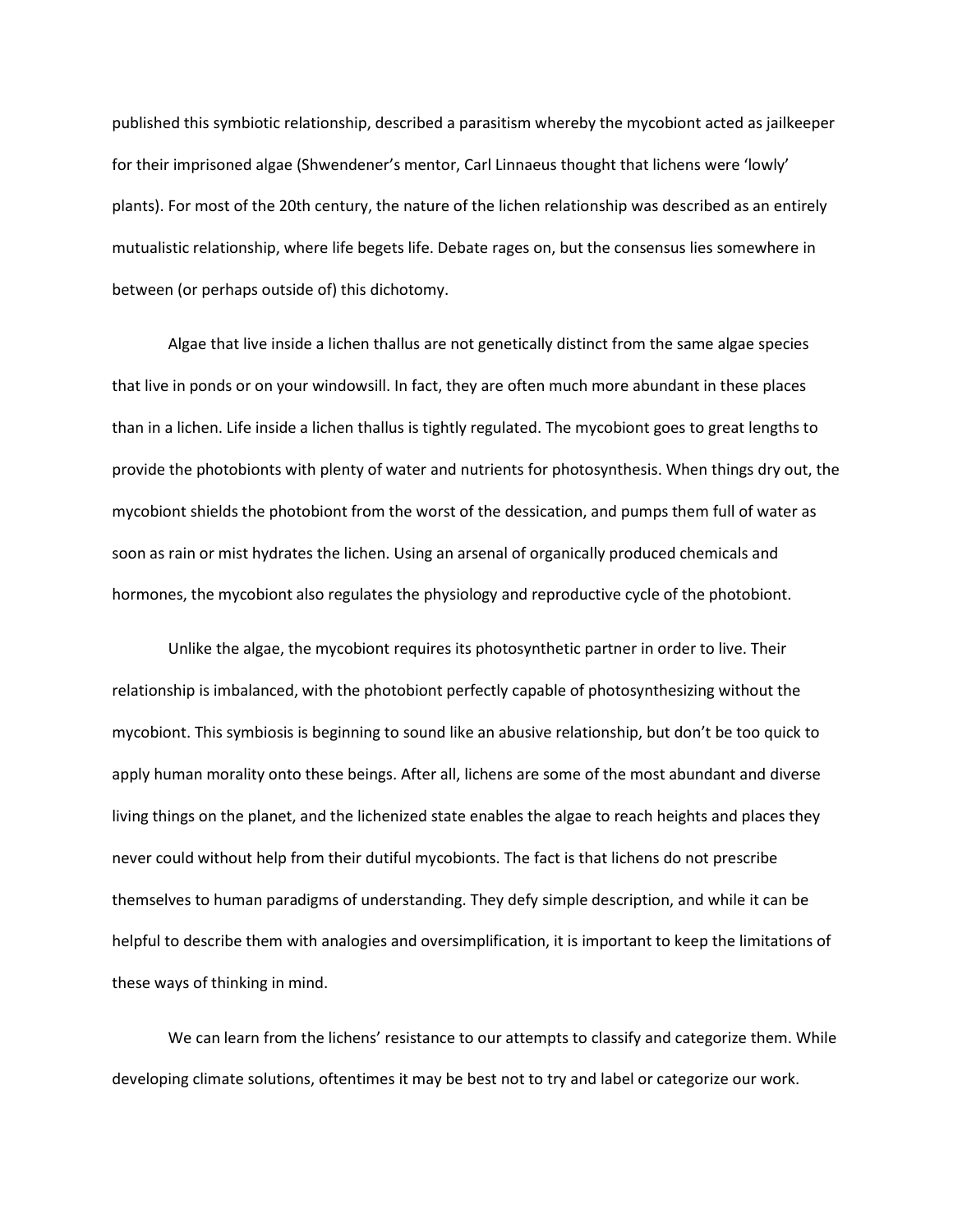When we do the work of climate action in this way, we may be surprised at the kinds of allies we can garner. Someone who rejects climate change as a communist plot to take over the world may also be willing to change their land use practices, if they can see that doing so will lead to better outcomes for their children. For so many people, questions of addressing environmental degradation feel so distant and esoteric. Many folks in rural counties are naturally suspicious of leftist ideas and are perfectly willing to engage in mutual aid when the framing is right. As activists and students of the environment, it is our job to help people see the forest as it is.

# Knowing Mycorrhizae

While lichens are the relationship between fungi and algae, mycorrhizae are the relationship between fungi and algae's big sisters: land plants. Mycorrhizae grow in the soil, building a network of tiny threads 1/10th the diameter of fine human hair. These threads, called hyphae or mycelium, are far more efficient at extracting nutrients and water out of the soil than plant roots. More than 90% of vascular plants form mycorrhizal symbioses in the wild, and mycorrhizae were essential to the land plants' establishment on terrestrial ecosystems, 400-500 million years ago.

In a mycorrhizal relationship, the photobiont, which may be a small herbaceous plant or an ancient Oak tree, have considerably more freedom and autonomy than the lichen photobionts do. The mycobionts work tirelessly to bring gifts of water, Nitrogen, Phosphorus, and other nutrients, and the photobiont graciously returns the favor in the form of sugar. A single tree can have several mycorrhizal partners, all competing for the best deal on sugar.

Modernized agricultural practices have completely ignored the role of fungi in the growth of crops. The mass use of fertilizers make it so that plants don't need mycorrhizae. Why would they pay up precious sugar to a fungus when there's plenty of artificial fertilizer to turn into fruits? In turn, when mycorrhizae don't get their payment, they turn increasingly parasitic. Taking by force what would have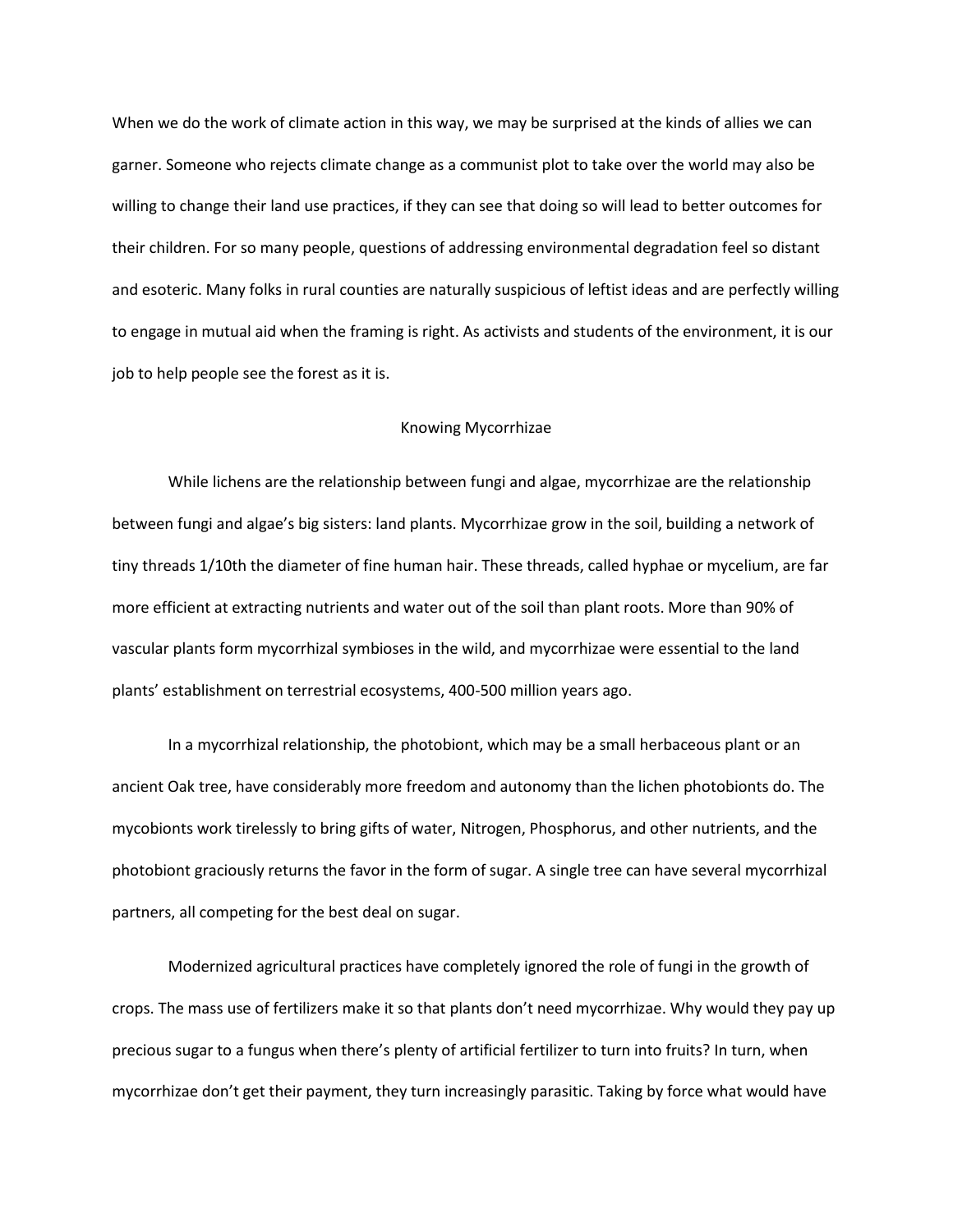been freely given in a healthy environment. Industrial fertilizer use in North America has selected for increasingly parasitic mycorrhizal strains. Modern industrial agriculture, with its synthetic fertilizers and biocides, has destroyed natural ecosystems and replaced them with something sterile, something simple, something easily manipulated. This can work for a few short generations, but every ecologist knows that this is a house of cards waiting to fall, and when it does, the world will starve.

## Learning from Fungi

I am fascinated by the incredible lengths fungi push themselves to in order to survive and thrive in a harsh world. Through millions of years of intimate contact with their food, they have developed some of the most diverse symbiotic strategies known. But along with a fascination and love for fungi comes fear and solemn respect. As much as fungi are nurturing mothers, directly responsible for all terrestrial life, they are also parasites and savage murderers. Fungi are ancient necromancers. Their evolutionary lineage long ago tapped into powerful truths. They understand that life and death, when wielded with precision and intention can be molded into new life.

In studying fungi, one encounters a magnitude of diverse strategies to life that go far beyond simple competition. Diverse strategies are essential to the work of forging sustainable societies. When learning from Fungi, we must consider all parts of them. In regenerating the Earth, we will see things die. Global systems of extraction have sown the seeds of their own destruction, but we don't have time to wait for capitalism to die on its own.

Fungi show us how to turn death into something more. If we decay an economy based on profit and exploitation without nurturing something to replace it, we will be left with a world of ruin. Yet, if we nurture new communities without challenging oppression, we will perpetuate those tired systems. We must tear down the lies of white supremacist capitalist patriarchy and directly confront fascist governance with violence. In the same stroke, we must seek to empower the voices of those who were